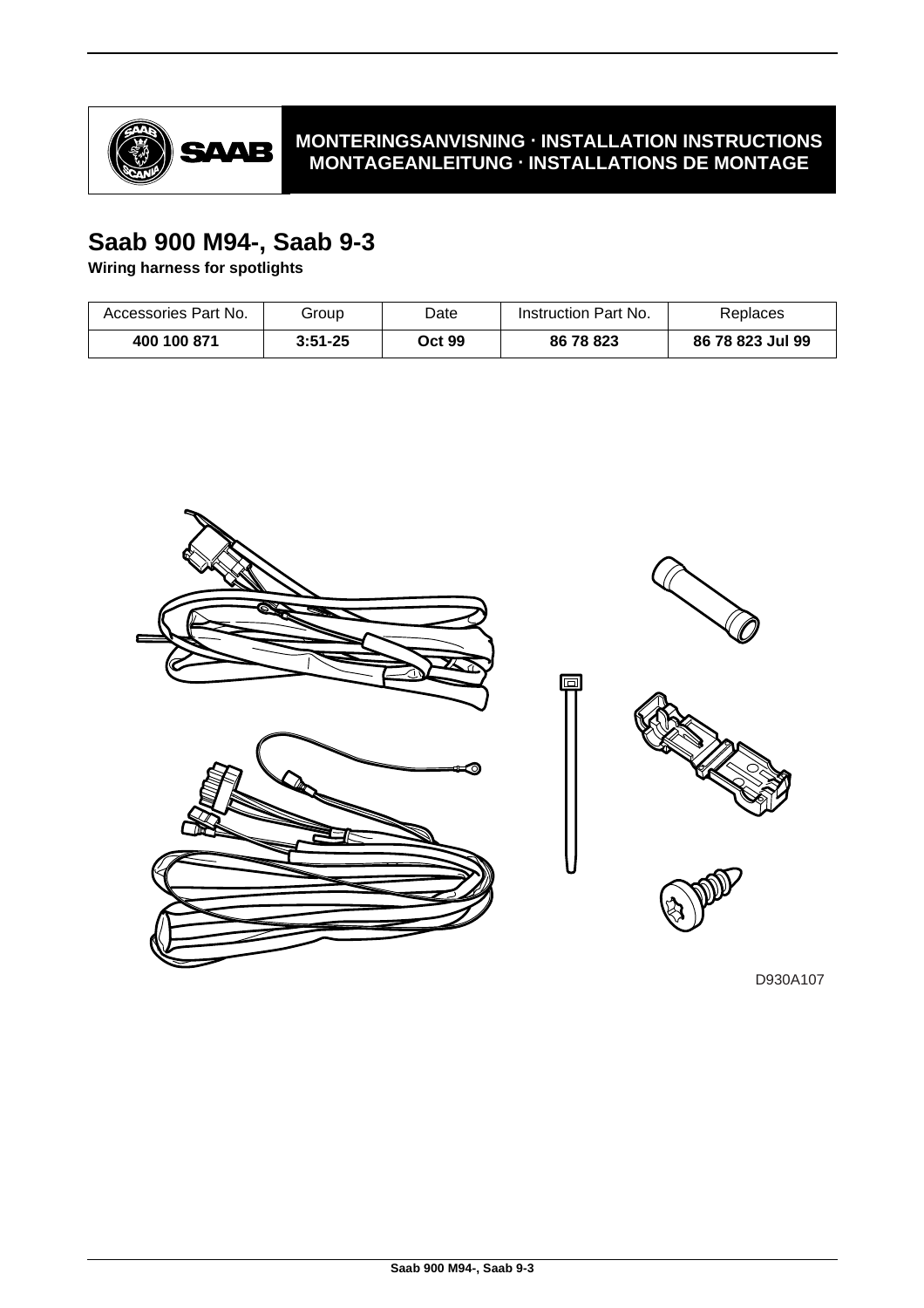

D930A108

- 1 Wiring harness, supply
- 2 Wiring harness, power supply
- 3 Shunt (2x)
- 4 Cable tie (5x)
- 5 Junction pipe (4x)
- 6 Screw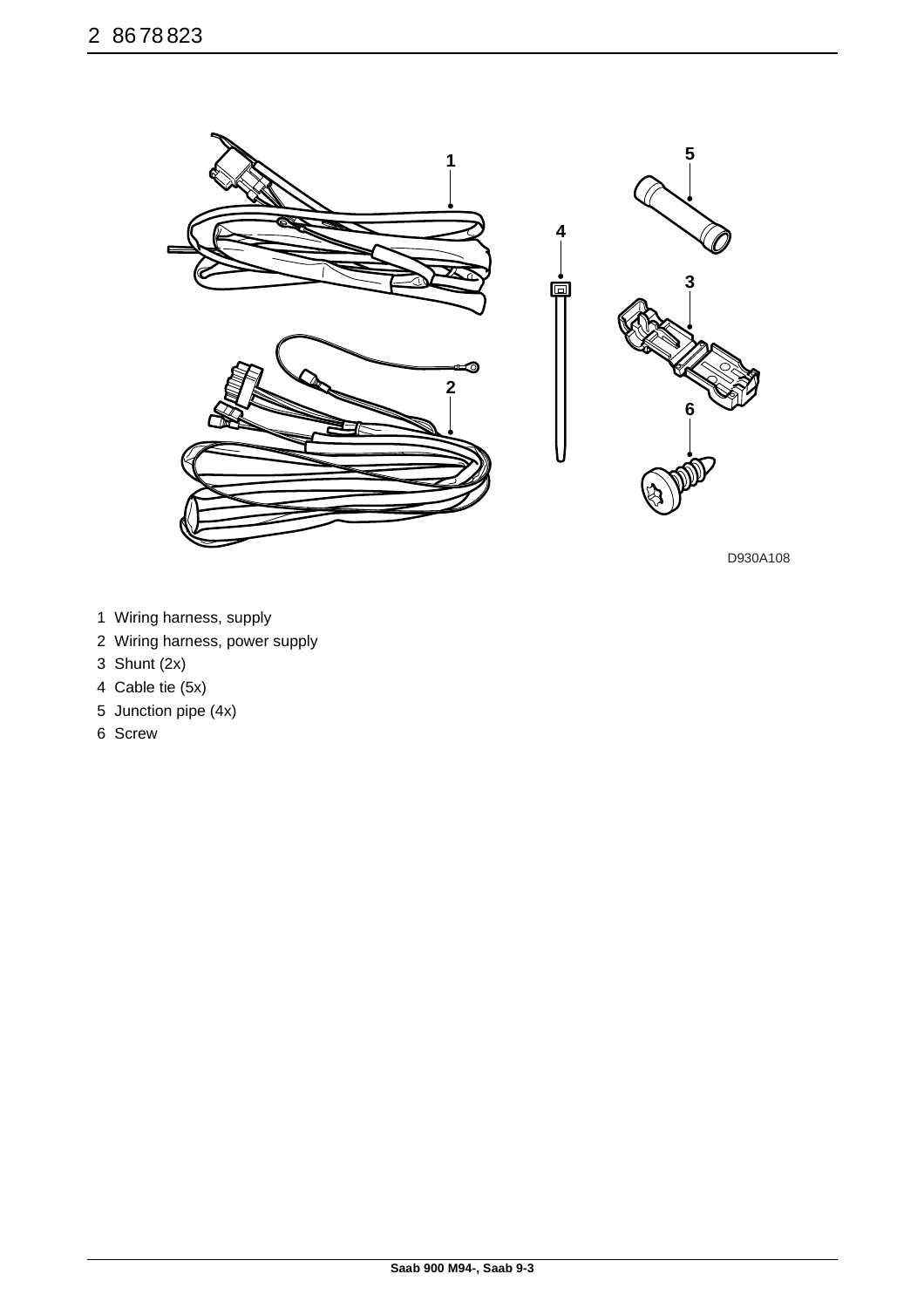

The recommended location of the switch is shown in the illustration.

1 **LHD:** Remove the lower dashboard panel, air duct and knee protection under the steering wheel.

**RHD centre console location:** remove the glove box.

- 2 Disconnect the negative battery cable and dismantle the front fuse box in the engine bay.
- 3 There is a rubber grommet located behind the fuse box that leads into the cabin. Cut a hole in the larger of the rubber plugs.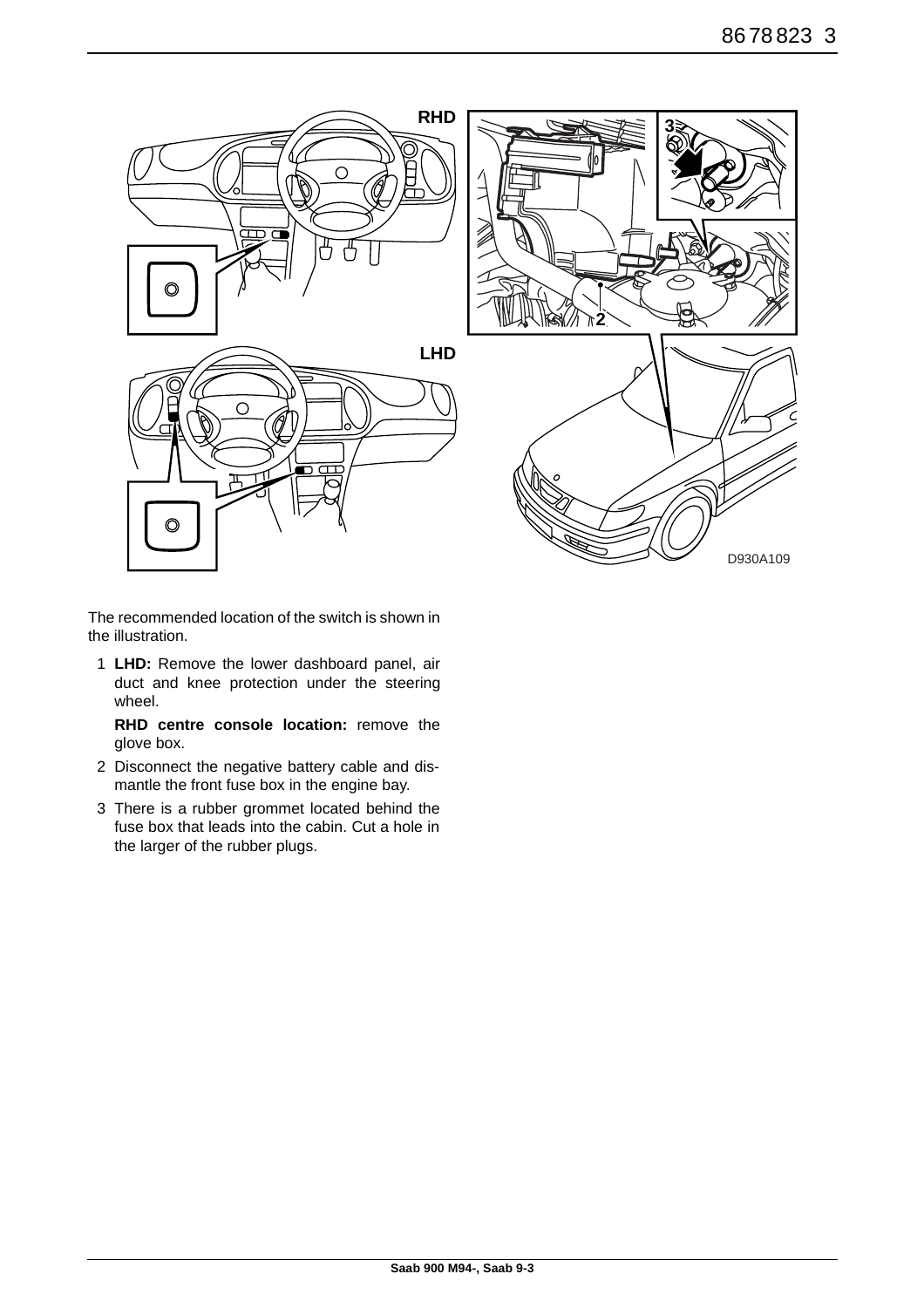

## **To do in the cabin**

- 1 Insert the yellow and the blue cables through the rubber grommet from the cabin into the engine bay. Use a piece of steel wire to help.
- 2 **LHD:** Run the black ground cable to the grounding point located by the driver's door just below the dashboard behind the carpet (G35). It is the grounding point without the yellow marking.

**RHD centre console location:** Run the black ground cable to the grounding point located by the passenger door just below the dashboard behind carpet (G35). It is the grounding point without the yellow marking.

3 The grey/red cable is used for switch illumination.

When fitting the switch in the dashboard, the cable is to be shunted to the rheostat, connecting pin 5 (Saab 900) or pin 3 (Saab 9-3).

When fitting the switch in the centre console, the cable is to be shunted to the switch for the electrically heated front seat, connecting pin 1.

4 Remove the dummy button from the dashboard, connect the new button and fit it.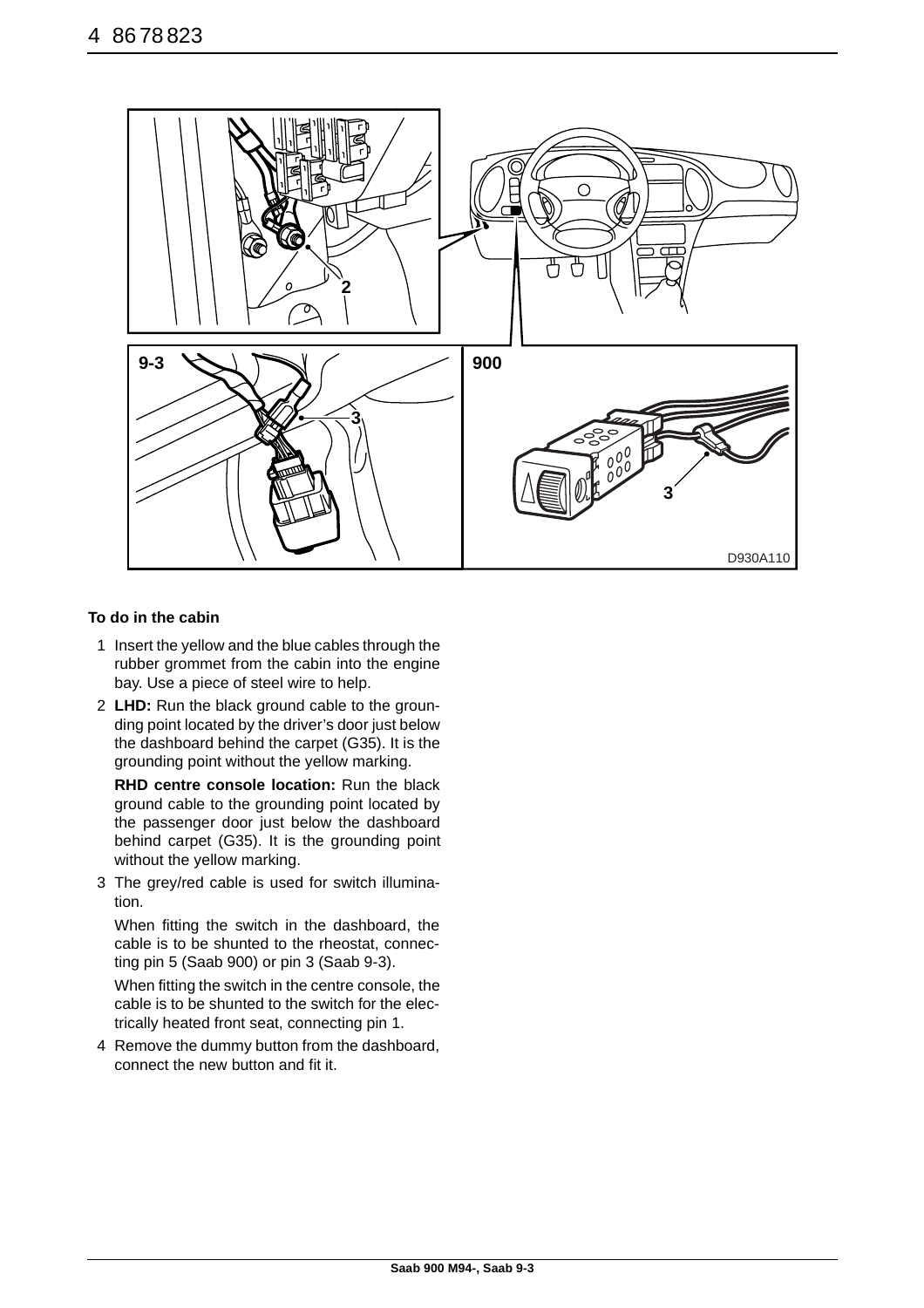

### **To be done in the engine bay**

- 1 Run the wiring harness for the spotlights along the left-hand side of the engine bay.
- 2 Place the relay board and relay with fuse on the suspension strut behind the expansion tank. Drill a 3.5 mm hole.
- 3 Divide the main fuse box rubber grommet and run the cable from the cabin and the cable ends for the power supply along the wiring harness to the main fuse box.
- 4 Shunt the blue cable with the flat pin to the bulb check in position **E** as follows:
	- If spotlight function connected to connection 56a.
	- If front fog light function is connected to connection 56b.
- 5 Refit the main fuse box relay board and its rubber grommet, and screw the relay board to the suspension strut.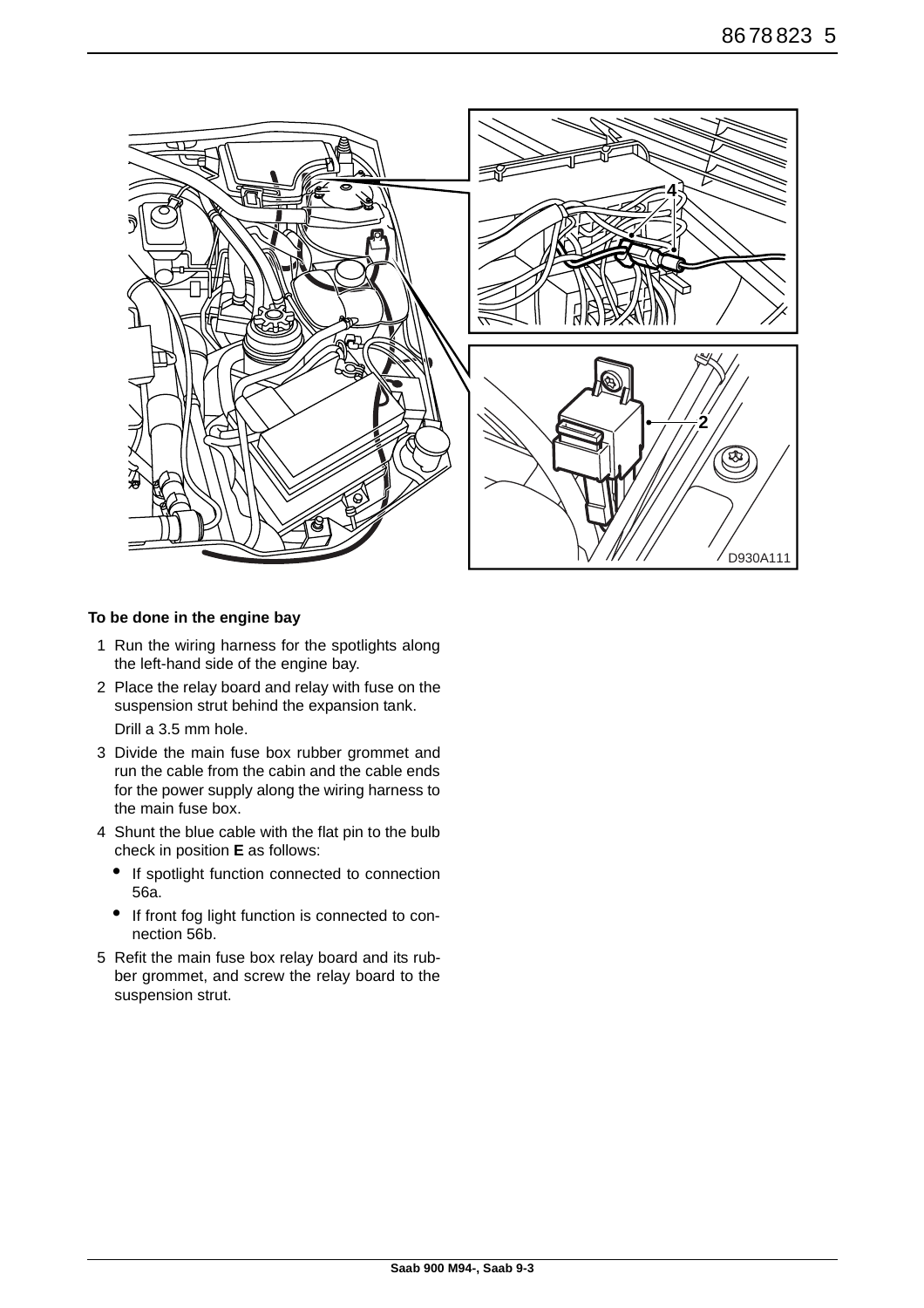

### **To be done in the engine bay (cont.)**

- 6 Run the wiring harness beside the expansion tank down to the maxi fuse board.
- 7 Connect the cable terminal to the maxi board.
- 8 Connect the ground cable to the front grounding point by the battery.
- 9 Run the wiring harness to where the spotlights or front fog lights are to be fitted.

Connect the lamps to the wiring harness with the four junction pipes.

- 10 Secure the wiring harness with cable ties in exposed places.
- 11 Check the operation.
- 12 Refit all dismantled components.